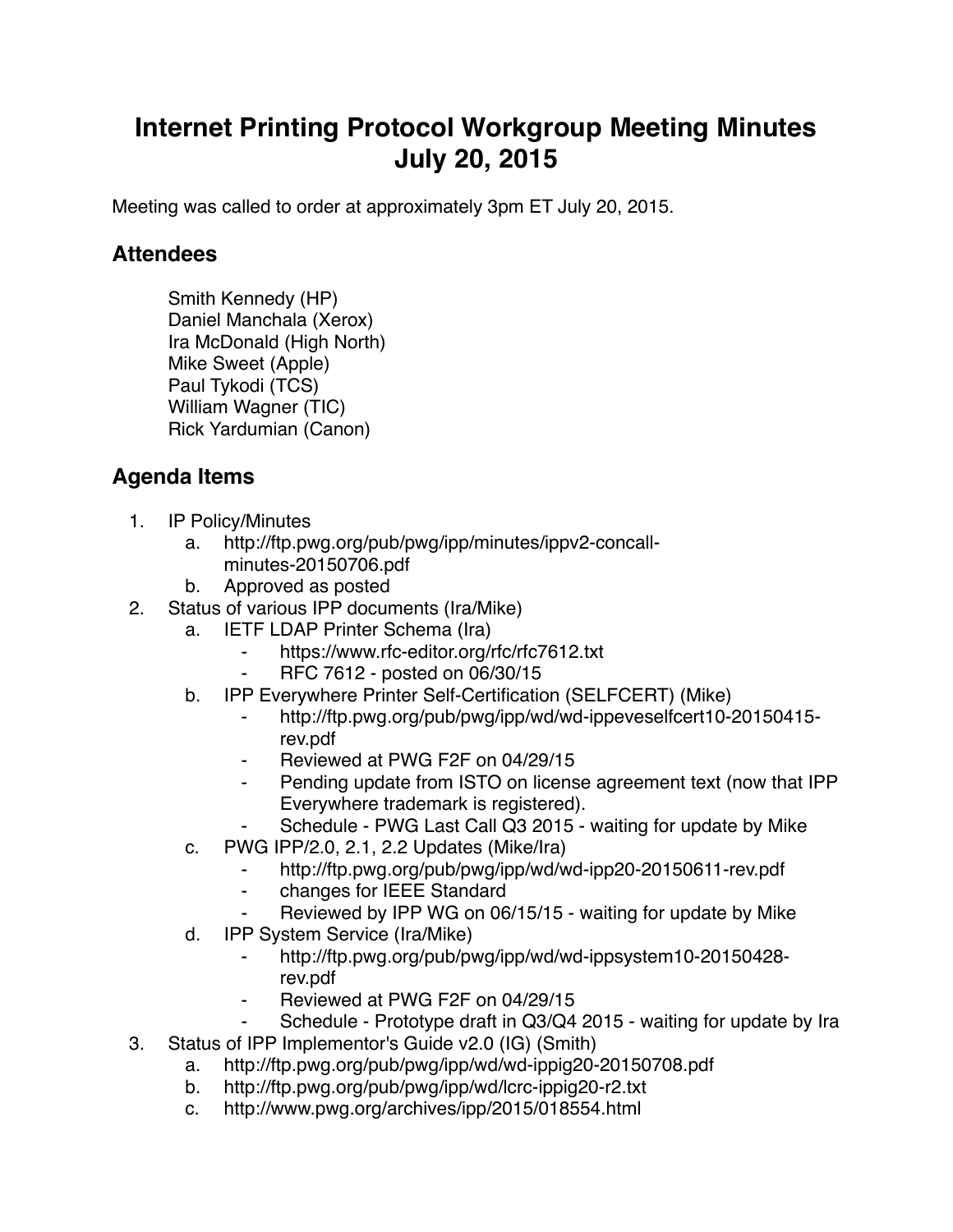- d. Call for Objections on LCRC changes ended on 07/14/15 no objections
- e. PWG Formal Vote started on 07/19/15 ends on 08/21/15
- f. Schedule PWG Candidate Standard Q3 2015
- 4. IETF IPP/1.1 Updates (Mike/Ira)
	- a. https://www.ietf.org/internet-drafts/draft-sweet-rfc2910bis-04.txt
	- b. https://www.ietf.org/internet-drafts/draft-sweet-rfc2911bis-02.txt
	- c. changes for new IETF Proposed Standard
	- d. Reviewed by IPP WG on 06/15/15 waiting for update by Mike
	- e. Email from Barry Leiba (IETF ART AD) on 07/12/15
	- f. Minor reference edits needed no charter needed Barry will be AD sponsor
	- g. Mike will post updated drafts as soon as the IETF blackout is lifted
- 5. Review deprecation request for 'ssl3' in "uri-security-supported" (Mike)
	- a. http://www.pwg.org/archives/ipp/2015/018568.html
	- b. Email from Mike on 07/15/15
	- c. Q: Do we recommend something for printers?
		- A: Yes, TLS 1.0 or higher (so 'tls' is the value, which may support a downgrade to SSL3 although SSL3 is deprecated)
	- d. Approved (no objections)
	- e. Action: Mike to submit IANA IPP Registry update with ssl3 deprecation and INFRA additions
- 6. Review definitions of CONDITIONALLY REQUIRED
	- a. http://www.pwg.org/archives/ipp/2015/018566.html
	- b. http://www.pwg.org/archives/ipp/2015/018567.html
	- c. Email from Bill on 07/14/15
	- d. Email from Mike on 07/14/15
	- e. Action: Mike to post updated WD template with new CONDITIONALLY REQUIRED definition.

## **Next Steps / Open Actions**

- No conference call August 3, 2015
- Next F2F meeting August 11, 2015 at 1pm PT
- Will review F2F slides on the IPP mailing list (F2F session and plenary slides)
- Action: Mike to submit IANA IPP Registry update with ssl3 deprecation and INFRA additions
- Action: Mike to post updated WD template with new CONDITIONALLY REQUIRED definition.
- Action: Mike to update PWG and IPP Everywhere logos with ® on them (PENDING)
- Action: Ira/Bill to post alternative definition of CONDITIONALLY REQUIRED to IPP WG list (DONE)
- Action: Ira to ping Barry about IETF IPP WG mini charter and reserving RFC 7x10 and 7x11 (DONE)
- Action: Ira to post an issue on the PWG web site for PWG 5100.11's convoluted